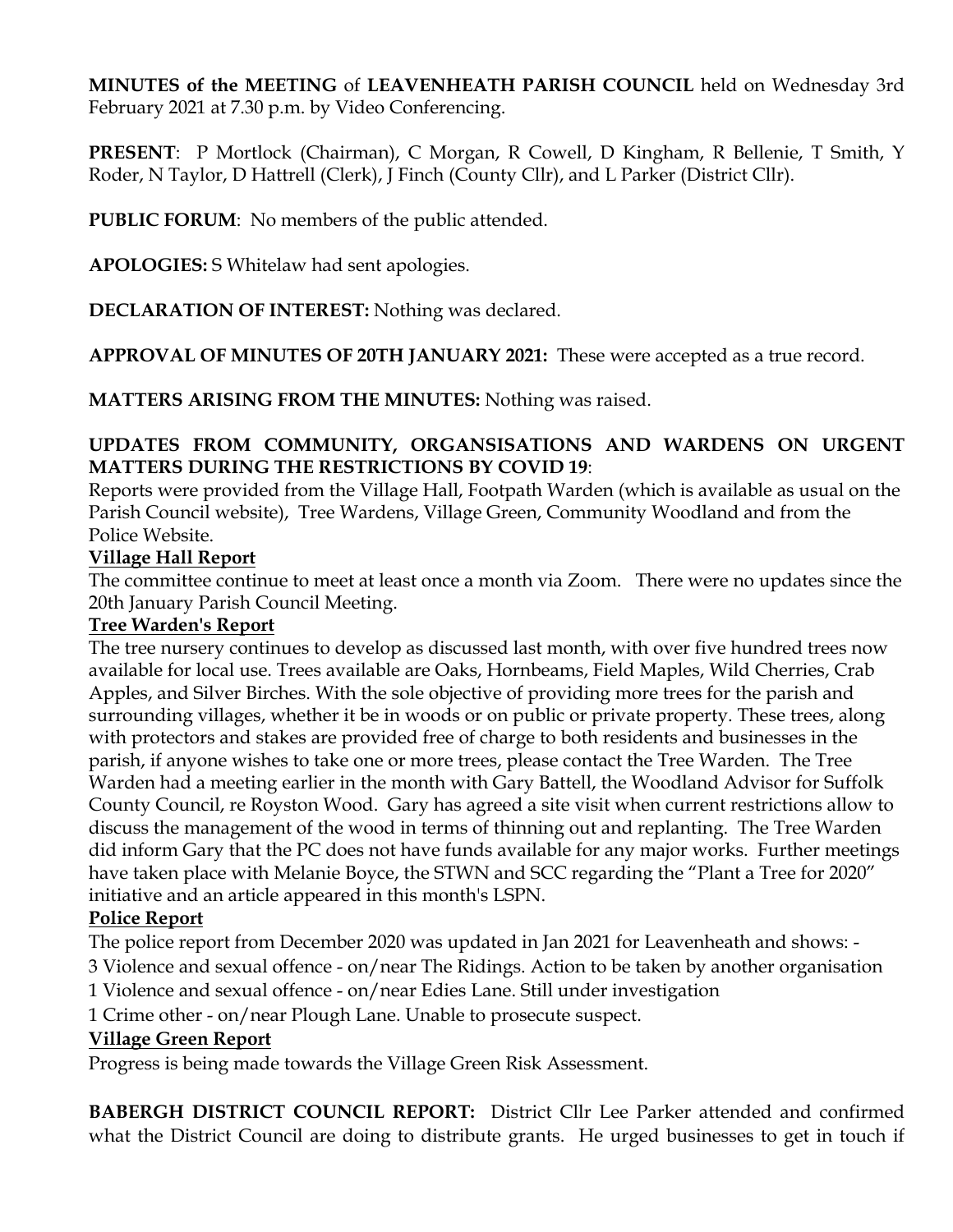they are needing support as further grants are available. They continue to invest and derive income through CIFCO for the time being. They are still adding to their Council House stock. Garden Waste collection was still suspended. To further support their green credentials, they are converting their fleet to use HVO - carbon friendly fuel. He confirmed the question of parking charges was due before cabinet the following day. The access point was re-locating to the library in Sudbury starting from the first week in April. It was agreed for L Parker to work with J Finch between meetings to help to try to resolve the situation regarding progress with the former Lion plans.

**SUFFOLK COUNTY COUNCIL REPORT:** County Cllr J Finch attended and reported on the continued focus on Covid 19 with the good news that the rapid increase of cases at the beginning of January was reversed and the vaccination program proceeding well. The message is to stick rigidly to the guidance to protect our hospitals. Locally he was thankful for volunteers who helped with the Vaccination program at West Bergholt. The newest nearby centre is at Colchester football stadium. A rapid testing centre is open at the University of Suffolk in Ipswich. Suffok Fire and Rescue Service was praised for its work throughout the pandemic. The County Council is concerned by recommendations for new pylon lines in Suffolk. These include offshore undersea cable between Suffolk and Kent and a new pylon line (with sections of underground cable in the AONB and Stour Valley) between the Bramford substation and Twinstead in Essex. A Consultation on the post 16 travel policy proposals was open until 15th February. The 2021 Census will go ahead in digital form this March. Further Fostering and Adoption Sessions were scheduled. Members questioned J Finch about the Census and L Parker agreed to look into this also. L Parker confirmed information is available on the Babergh website.

**NEIGHBOURHOOD PLANNING UPDATE:** D Kingham confirmed the Neighbourhood Planning Group are undertaking a consultation currently on Non Designated Heritage Assets and Local Green Spaces. The Parish Council were supportive of Village Assets being in the Neighbourhood Plan. The Neighbourhood Plan continues to be progressed. It was noted the Lady Anne Windsor Trust had reported in LSPN.

**CORRESPONDENCE:** On-going correspondence was discussed.

**URGENT HIGHWAYS SAFETY MATTERS**: T Smith reminded the meeting and County Cllr J Finch that some highways signs have rotten posts. J Finch explained that Advisory signs are not legally required. The County Council are aware some tidying is necessary and are prioritising.

**FINANCE:** The Bank Balances as at 1st February 2021 are £44945.28 in the Community Account and £15508.25 in the Rate Reward Account making a total of £60453.53.

| The following pre-agreed payments were made: - |         |                |                         |
|------------------------------------------------|---------|----------------|-------------------------|
| Cheque No.                                     | Amount  | Pavee          | <b>Details</b>          |
| As at 1st February                             |         |                |                         |
| Funds Transfer                                 | 742.21  | Clerk/HMRC/SCC | Staffing costs          |
| Funds Transfer                                 | 2240.00 | R H Leggett    | Neighbourhood Plan Fees |

It was resolved to replace the Old Road noticeboard which is in a poor state for a new metal one. Members noted the previous 2 replaced in the village followed a process which established good quality at a competitive price. It was agreed to approach the same contractor for a quote and this was delegated to the Chairman to follow up between meetings - **Action Chairman.**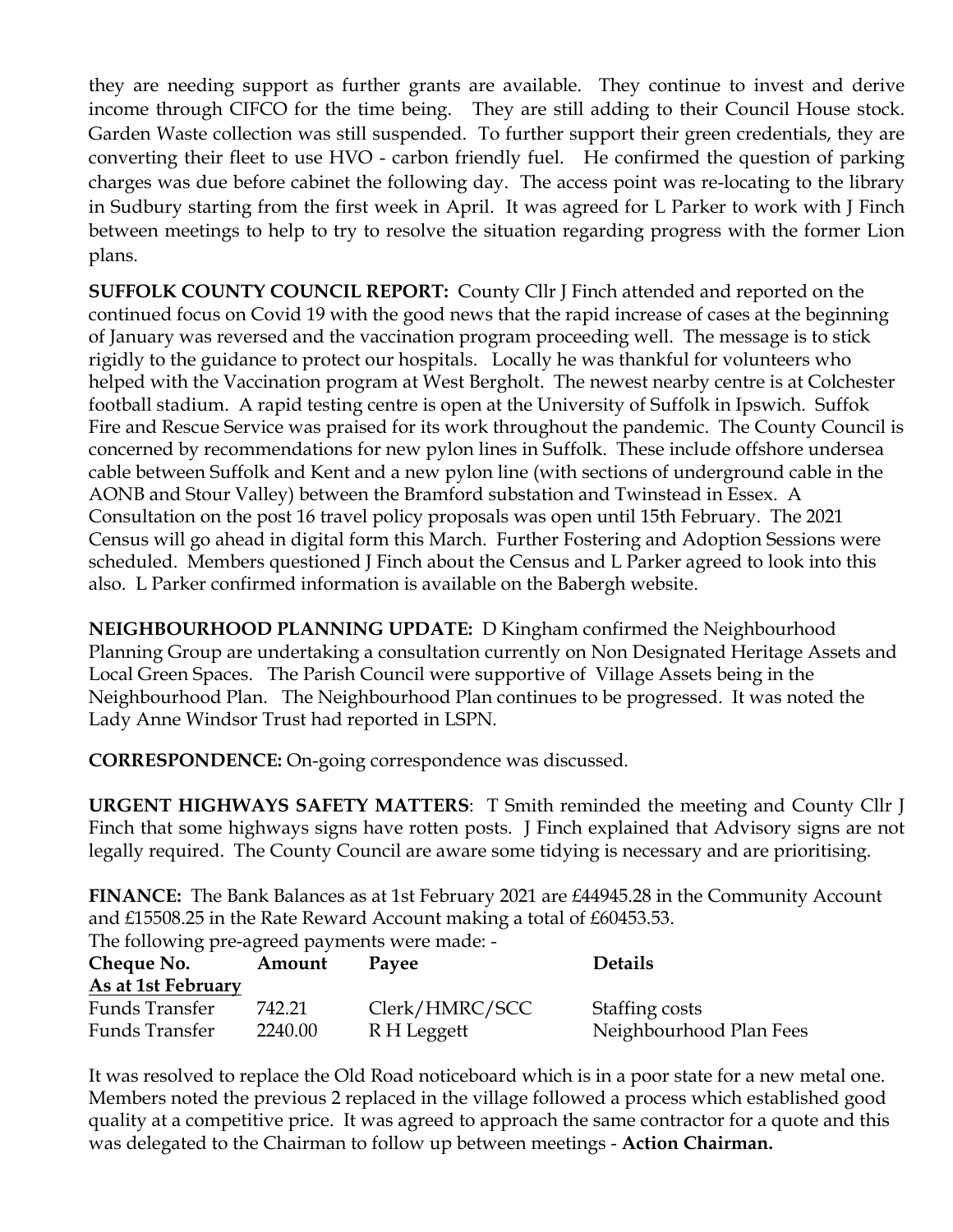It was agreed to keep the CIL funds on the Agenda. The returns had been circulated between meetings together with the criteria. These funds need to be spent within 5 years of receipt. Initial ideas included new play equipment or leisure equipment for use in the Village Hall. Concern was expressed about taking account of all parts of the Village. D Kingham reminded the meeting of the 3 hamlets in the emerging Local Plan.

**MAINTENANCE OF VILLAGE ASSETS:** T Smith reported that he, supported by his wife**,**  cleared the brambles at the entrance to the bridleway in Kingsland Lane to make way for work to proposed barriers. T Smith has the Asset Register and is working through the list checking each item.

**REPORTS AND QUESTIONS FROM CHAIRMAN AND MEMBERS :** In relation to Community Speed Watch, T Smith is now seeking volunteers. We need a minimum of six to begin the training, provided by Suffolk Police. C Morgan will follow up any further action needed in relation to Quiet Lanes. The Chairman reported further work is needed in relation to Kingsland Lane as it is unlikely an early solution will come about from the County Council Right of Way. Residents who take it upon themselves collect litter around the village during their limited daily exercise were praised. It was agreed for R Bellenie to investigate further with Highways the requirements they are suggesting in relation to the former Lion plans. Clearly the Parish Council is happy to have some limited involvement with donated speed devices as these may benefit the village, however, conditions would need to be reasonable in relation to these plans. It was noted the Parish Council did not support the plans for the former Lion which were eventually approved with conditions by the Planning Authority.

The meeting closed at **9.08 p.m**.